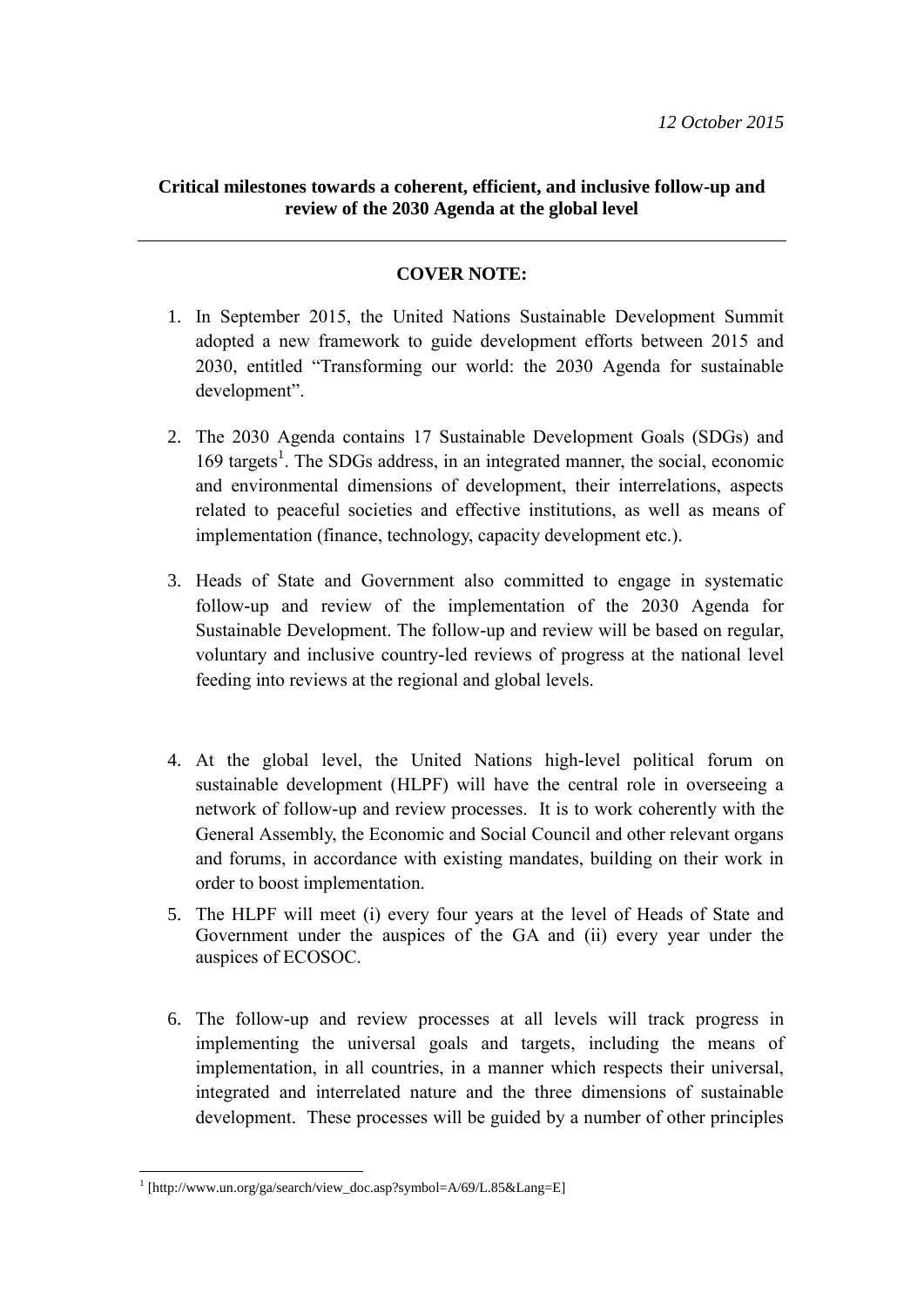defined in the  $2030$  Agenda<sup>2</sup>. For example, they will be voluntary and country-led, support the identification of solutions and best practices, help to mobilize the necessary means of implementation and partnerships, as well as be open, inclusive, participatory and transparent for all people.

- 7. The dedicated follow-up and review for the Addis Ababa Conference on Financing for Development and the means of implementation of the SDGs is integrated with the follow-up and review framework of the 2030 Agenda. The HLPF will build, inter alia, on the outcome of the annual ECOSOC Forum on Financing for Development as well as on the summary of the annual Multistakeholder Forum on Science, Technology and Innovation launched by the 2030 Agenda as part of a Technology Facilitation Mechanism. The HLPF will also take into account the biennial ECOSOC Development Cooperation Forum. A General Assembly Dialogue on Financing for Development will be held back-to-back with the HLPF meeting, when it meets under the auspices of the General Assembly.
- 8. The 2030 Agenda stipulates that the HLPF will conduct:
	- i. Regular reviews of country-level implementation, "including developed and developing countries as well as relevant UN entities and other stakeholders, including civil society and the private sector";
	- i. Thematic reviews of progress on the Sustainable Development Goals, including cross-cutting issues, building on the work of the functional commissions of ECOSOC and other intergovernmental bodies and forums.
- 9. The follow-up and review by the HLPF will be informed by an annual SDG progress report and a Global Sustainable Development Report, which shall strengthen the science-policy interface and serve as an evidence-based instrument to support policymakers $3$ .

# **Mandate for the report by the Secretary-General on global follow-up and review**

- 10. The 2030 Agenda requested "the Secretary-General, in consultation with Member States, to prepare a report, for consideration at the seventieth session of the General Assembly in preparation for the 2016 meeting of the HLPF which outlines critical milestones towards coherent, efficient and inclusive follow-up and review at the global level. The report should:
	- 11. include a proposal on the organizational arrangements for State-led

 $\overline{\phantom{a}}$ 

 $<sup>2</sup>$  Agenda 2030 para 74</sup>

<sup>&</sup>lt;sup>3</sup> 2030 Agenda, extracts of para 83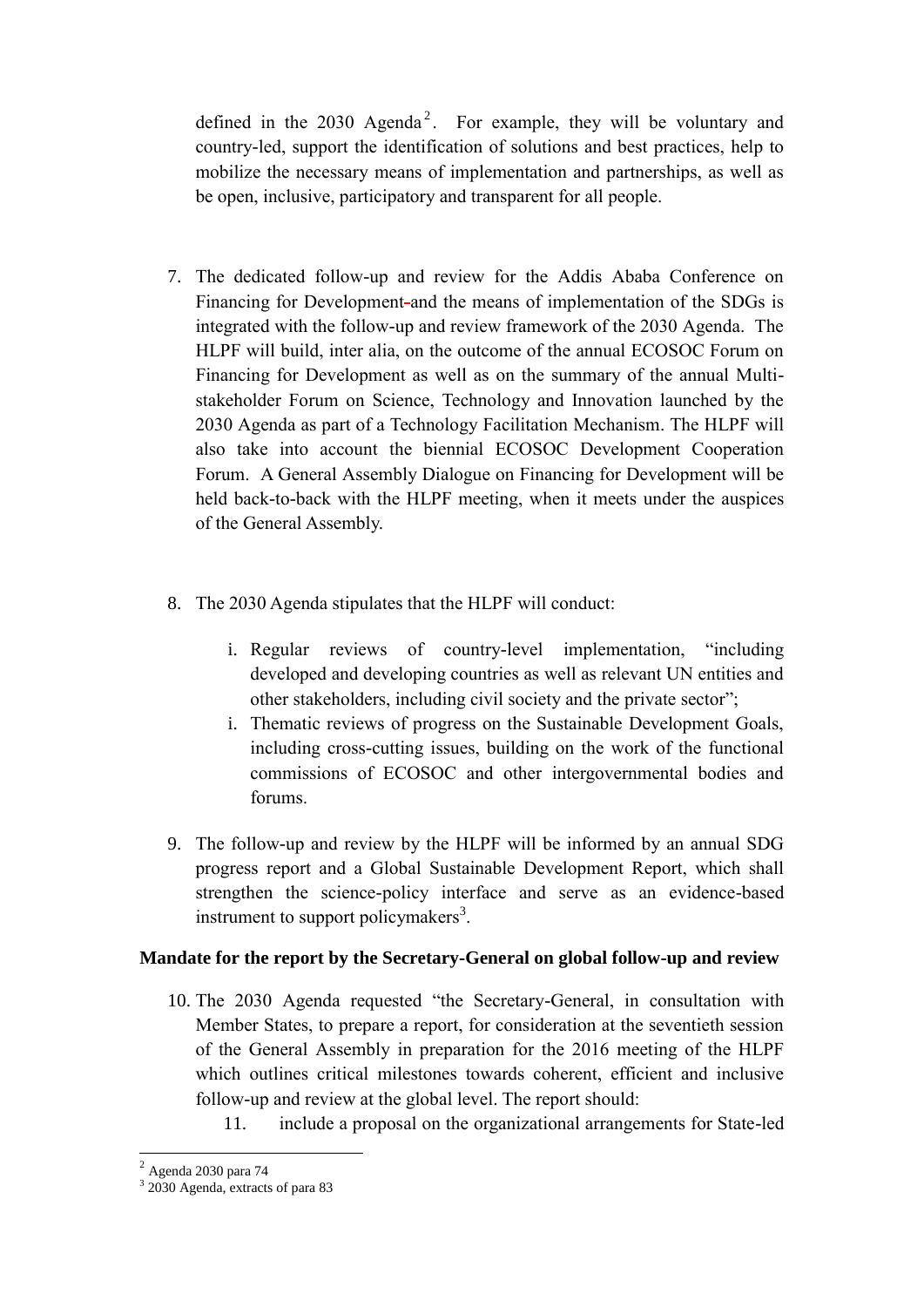reviews at the HLPF under the auspices of ECOSOC, including recommendations on voluntary common reporting guidelines,

- (i) clarify institutional responsibilities,
- (ii) provide guidance on annual themes, on a sequence of thematic reviews, and
- (iv) [provide guidance] on options for periodic reviews for the  $HLPF<sup>4</sup>$ ."
- 12. The present questionnaire aims to collect views of Member States on milestones towards coherent, efficient and inclusive follow-up and review of 2030 Agenda at the global level, so as to inform the analysis and proposals to be contained in the report of the Secretary-General.
- 13. It takes existing mandates as a starting point and aims to determine how these can be operationalized or further clarified or elaborated on if needed.
- 14. The Secretariat kindly invites all Member States to provide responses to the following questions and submit them to the Division for Sustainable Development of the UN Department for Economic and Social Affairs [\(axster@un.org,](mailto:axster@un.org) copied to [zubcevic@un.org](mailto:zubcevic@un.org) and [powellj1@un.org\)](mailto:powellj1@un.org) **no later than 15 November 2015.**

<sup>4</sup> 2030 Agenda states that this report should "include a proposal on the organizational arrangements for state-led reviews at the high-level political forum on sustainable development (HLPF) under the auspices of ECOSOC, including recommendations on voluntary common reporting guidelines. It should clarify institutional responsibilities and provide guidance on annual themes, on a sequence of thematic reviews, and on options for periodic reviews for the HLPF" (Paragraph 90, Transforming our world" the 2030 Agenda for Sustainable Development)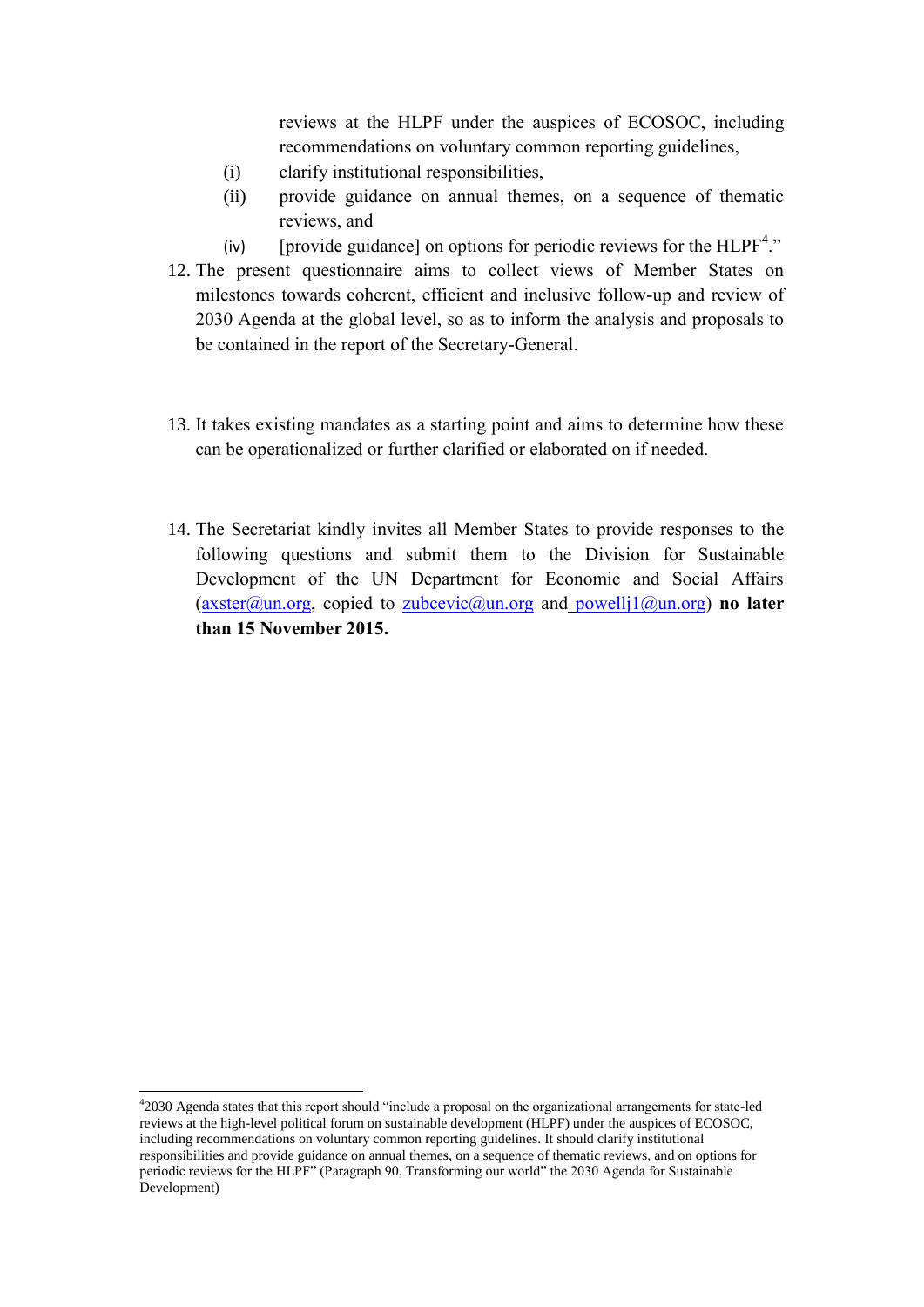### **Questionnaire:**

*For each item below, please feel free to provide an answer in any format that is convenient to you. If possible, please provide a brief explanation for your responses. You may consider using the elements in italics to frame your answers. Please feel free to leave blanks for questions you feel unprepared to answer.* 

### **I. Institutional responsibilities for follow-up and review:**

1. How can the General Assembly, ECOSOC and the HLPF work coherently in follow-up and review of the 2030 Agenda? What should be the role of the General Assembly in follow-up and review of the implementation of the 2030 Agenda? Do you see a need to adjust the working methods and agenda of the General Assembly, its plenary, second, third committees in particular and their relation to ECOSOC to respond to the 2030 Agenda and ensure coherence, complementarity and efficiency? If so, how?

**Any effective and sustained follow-up of the 2030 Agenda must be grounded in a series of processes and mechanisms that can bridge different strands in an inter-linked and complementary manner.**

**Consensus on using the HLPF as the main follow-up mechanism (meeting under ECOSOC yearly and the GA every four years) at the global level builds momentum to generate political leadership, overall guidance and recommendations, in the absence of an 'enforcement' mandate, with the ECOSOC Financing for Development (FfD) Forum providing a main input on means of implementation. To make this happen, however, there is a need to enforce system-wide coherence and complementarity between the HLPF and other existing bodies and institutions, namely ECOSOC. Outcomes of the HLPF should be strategic and visionary in nature, supplementary to the ECOSOC as the overall body for coordination, public policy and policy dialogue on all three dimensions (economic, social and environmental) of sustainable development. In particular as HLPF has a Summit status, represented by Heads of State every four years, it will be important that HLPF be used as a strategic forum to provide the high-level political impetus needed to ensure the implementation efforts to achieve the SDGs are in place. Each HLPF meeting should focus on a set of key strategic issues.**

**ECOSOC's role, coordinating support of system-wide coherence, could be further strengthened by linking different segments—i.e. high-level,**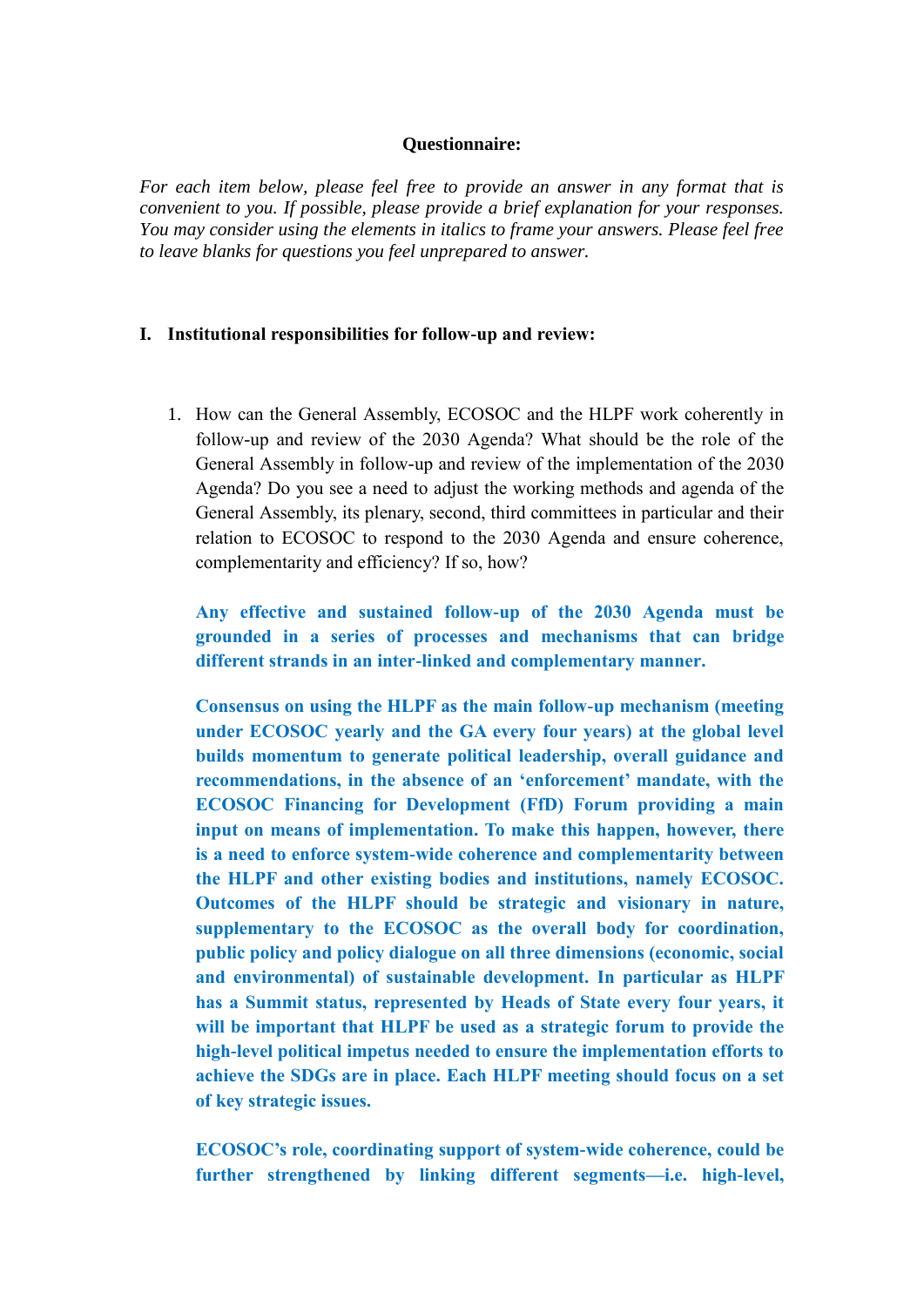**operational activities segment; coordination segment; and humanitarian segment—with a stronger thematic focus across all areas. A selected theme for the high-level segment could also be considered in the coordination and operational activities to assess the contribution of the entire ECOSOC system to the theme. Regional review platforms should also be guided by this theme. Since ECOSOC will be the main convener of both the HLPF and FfD Forum (as well as the Development Cooperation Forum), it may make sense for ECOSOC to take a leading role in structuring agendas (including planning) in a complementary way.**

**The 2030 Agenda is an integrated one, meant to simultaneously pursue the economic, social and environmental pillars of sustainable development. Similarly, HLPF and ECOSOC should pursue greater integration so that the former is not seen as the home for one pillar (e.g. environment) and ECOSOC another (e.g. economic). In addition, the integrated aspect of the 2030 Agenda will not be achieved automatically, but will require the analytics and political mechanisms to ensure that countries can act on it.** 

**ECOSOC should also permeate the 2030 Agenda in its various Forums (and the work of its functional commissions, see Q4 in more detail) so that deliberations and outcomes also have the 'bigger picture'. This would enable the Council to provide additional policy guidance, ensure coordination among the ECOSOC system, and support a more effective response from its operational component. In this regard, ECOSOC could explore further how normative and operational bodies could be leveraged to, for example, share experiences, lessons learned and results achieved. Outcomes of ECOSOC-led processes should then enable the GA, as the ultimate policy making and representative body with a universal membership, to garner the requisite political will and leadership at the very strategic and highest possible level so that there is momentum at all levels. Noting that the HLPF will only meet under the auspicious of the GA every 4 years (2016, 2020, 2024, 2028), consideration could be given to having the 2030 Agenda as one of the sub-themes under the GA Summits for the next 15 years so that an additional political platform is established for world leaders to ground their statements in the context of the new Agenda. This can serve as a good inspiration for countries that are at different stages to follow-up.**

**Main Committees of the GA (particularly second and third) have a role to play, and there is a clear link between the SDGs and several themes covered by these Committees. To ensure there is no duplication, and not to overburden Member States, it may be useful to clarify the valueaddition to discussions in the 2nd or 3rdCommittees on items also covered**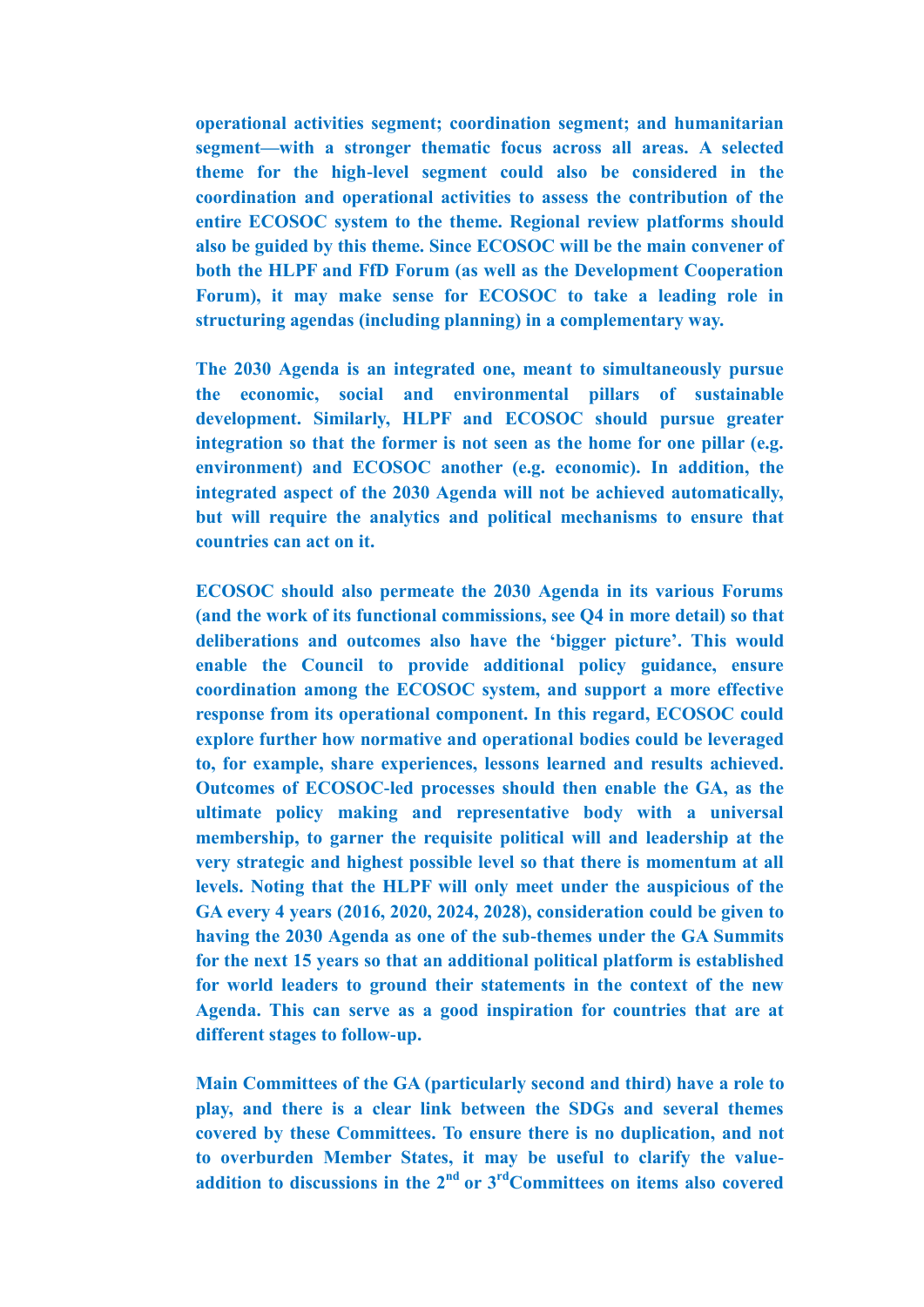**by the HLPF or FfD Forum. If the Committees are expected to consider these issues, it might be useful to ensure the discussions are focused and outcomes are strategic and forward-looking so that they can inform the discussions under the FfD Forum and/or HLPF.**

**Additionally, a new holistic and integrated development agenda, which brings together all pillars of the UN Charter, is a strong and compelling reason for the individual Committees to rationalize their work programmes. Business as usual should not be the case. The Committees have the potential to capitalize on the UN's normative role, issuing guidance on how to achieve balance across the SD pillars.** 

**Moreover, the substantive work and outcomes of the UN Human Rights Council, its Experts, Mandate-holders and Working Groups, and the Third Committee should also feed into thematic debates, plenaries, and thematic reviews at the HLPF, ECOSOC and GA levels. There should be a modality that facilitates this synergy and avoid compartmentalization of the agenda.** 

**A clear mapping of how the different mechanisms and processes are interrelated and inform each other would be required to ensure that Member States delegations and the UN system adequately contributes.** 

2. Given its Charter and other mandates, how can ECOSOC help ensure that global follow-up and review of the 2030 Agenda is coherent?

**Kindly see the relevant ECOSOC inputs under question 4.**

**The Annual Ministerial Reviews (AMR) that the ECOSOC conducted during the Millennium Development Goals, comprised of voluntary presentations by countries was an important mechanism to facilitate exchange of good practices, a platform for country interactions, and the needed political push to focus on particular elements of the global MDG agenda. A new iteration of this process covering the SDGs would be needed and useful to countries. It is understood that the ECOSOC has already invited Member States to volunteer for such presentations in the upcoming round in 2016.**

3. How can the HLPF most effectively make linkages with the follow-up and review arrangements of United Nations conferences and processes on (1) least developed countries (LDCs), (2) small island developing States (SIDS), and (3) and landlocked developing countries  $(LLDCs)^{5}$ ?

**Need to coordinate the calendar of other major processes in a sequencing manner that their outputs feed into the HLPF deliberations (e.g. SAMOA** 

<sup>5</sup> 2030 Agenda for Sustainable Development, paragraph 82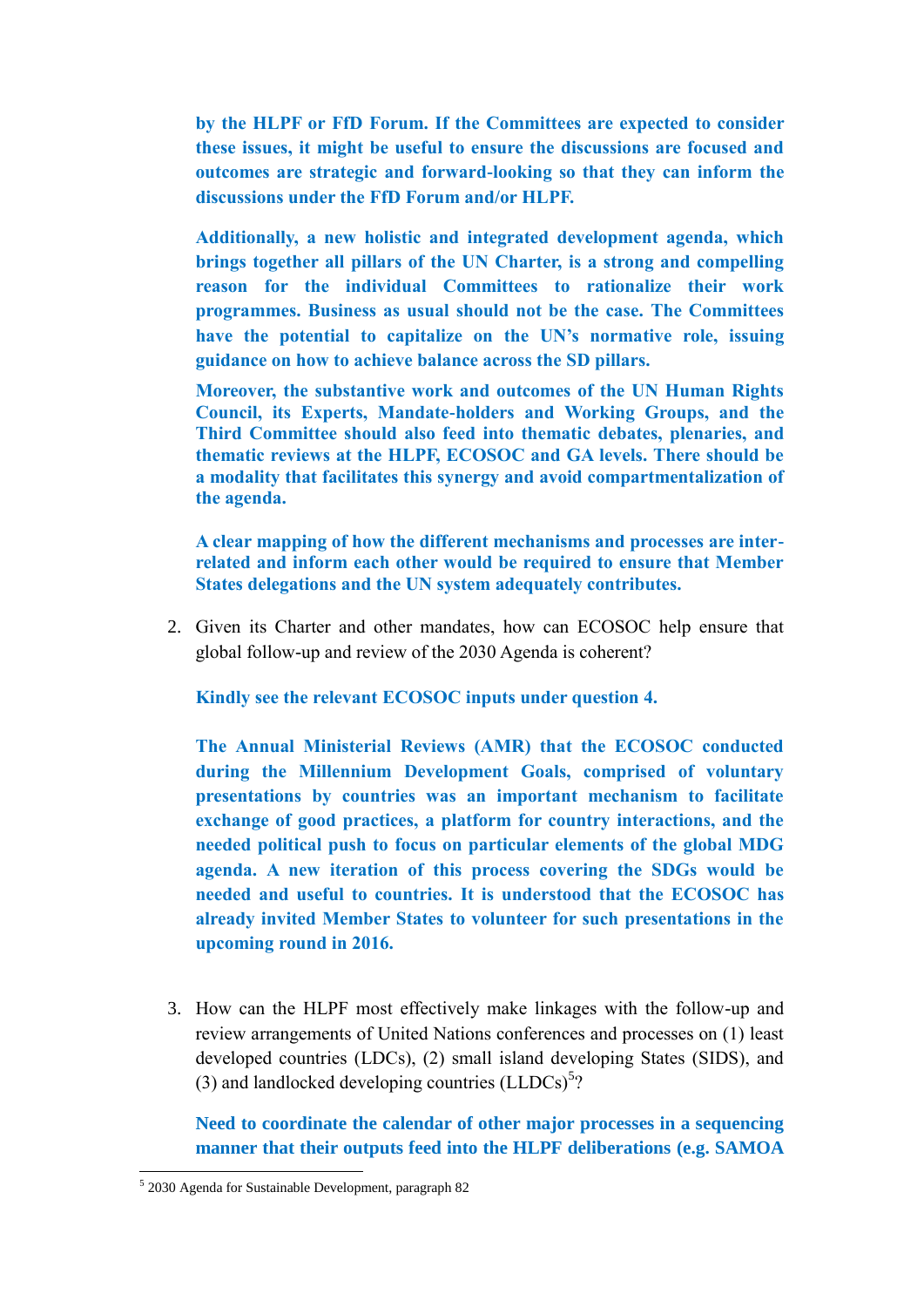**Pathway; the Istanbul PoA (2011-2020.) In this respect, other UN Summits and Convention processes (e.g. International Conference on Population and Development process; direct relevant MEAs such as UNFCCC) which are of direct relevance to the SDGs can also produce inputs of relevance to HLPF deliberations.**

4. Should the General Assembly provide some guidance to ECOSOC functional commissions and other intergovernmental bodies and forums on how they should best reflect their contribution to the review of SDGs, and to the HLPF generally, in their work programmes and sessions? And what would it be?

**It would be useful for all UN bodies generating relevant information for follow-up to structure their inputs in a way that contributes efficiently to HLPF and related review. In this regard, it will be useful to establish in advance themes/areas for particular review in a given year (2016, 2020, 2024, 2028), so that other bodies and forums can plan their agenda effectively.**

**ECOSOC, as the parent body of functional commissions, has an important role to play in supporting their work and in providing political leadership. Thus, interactive dialogues of ECOSOC (and also GA) around the thematic issues dealt with by functional commissions can send important political signals of commitment and support.** 

**While the work of functional commissions should be as focused and specialized as possible to ensure follow-up to conferences, it is important to ensure that they contribute to the work of ECOSOC on any given theme. As the HLPF is also expected to conduct thematic reviews, including cross cutting issues, it is critical that any reviews by the functional commissions and other inter-governmental bodies and forums also reflect the integrated nature of the goals as well as the interlinkages between them. At the regional level, greater cooperation between the functional commissions, regional commissions, and regional UNDG entities must be ensured.**

5. How can the HLPF best build on the outcome of ECOSOC Forum on Financing for Development and the summary by the Co-Chairs of the multistakeholder forum on Science, Technology and Innovation?

**Once there is further clarity on how the Financing for Development follow-up process will be configured, we will be able to offer some recommendations in this regard.**

**II. Overarching annual theme of the HLPF vs thematic reviews of progress of the SDGs to be carried out by the HLPF:**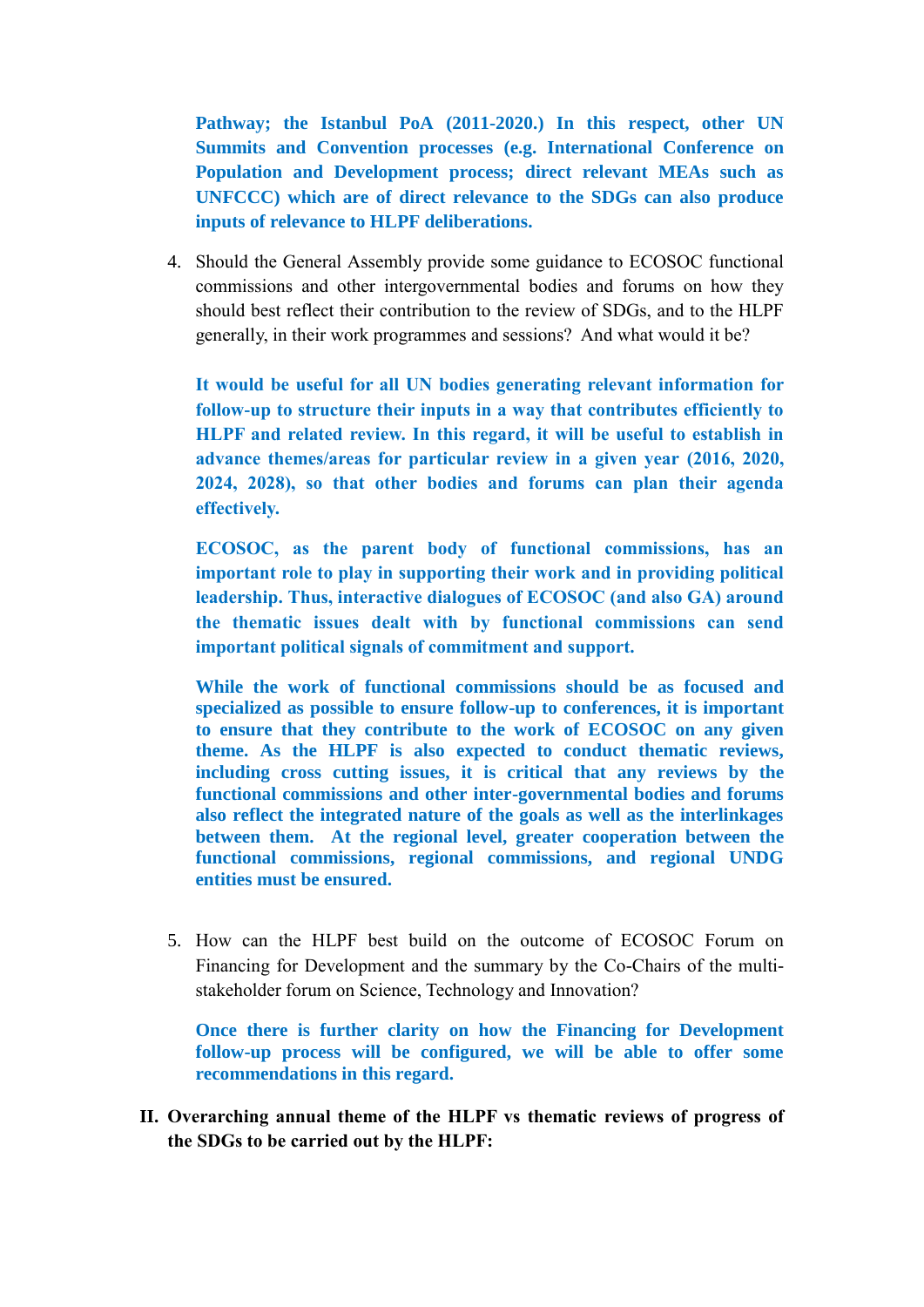*[The 2030 Agenda decided the thematic reviews of the HLPF will be supported by the reviews conducted by the functional commissions of ECOSOC<sup>6</sup> and "other intergovernmental bodies and forums"<sup>7</sup> . These various bodies and forums are mandated to "reflect the integrated nature of the Goals as well as the interlinkages among them". They "will engage all relevant stakeholders and, where possible, feed into, and be aligned with, the cycle of the HLPF"<sup>8</sup> . The HLPF, when meeting under the auspices of ECOSOC, "shall have a thematic focus reflecting the integration of the three dimensions of sustainable development, in line with the thematic focus of the activities of the Council and consistent with the post-2015 development agenda"<sup>9</sup> .The thematic focus of the HLPF should allow the HLPF to follow-up and review the implementation of the 2030 Agenda. The GA decided that ECOSOC will base its annual programme of work on a main theme and defined the characteristics of this annual theme.<sup>10</sup>]*

6. Should the HLPF thematic reviews of the progress on the SDGs (i) focus on clusters of closely related SDGs or (ii) examine progress in all SDGs based upon on a transversal theme such as gender, health or education or (iii) address four SDGs every year, taken in a numerical order, along with SDG17? If option (ii) is preferred, when and how should the transversal theme be decided upon?

**The HLPF Meetings/Summits (held every four years) should focus on option (ii) described above – focusing on specific transversal themes, which are of relevance to majority of goals. This would allow for a high level political strategic engagement of Heads of State.**

**The Thematic Meetings (held annually) under the ECOSOC could take into consideration option 1 above, focusing closely on clusters of goals, as it will lend for a more thorough and technically focused review of all the SDGs (perhaps more than once) during the timeframe of the agenda. As time progresses, this could help facilitate identification of where interventions for acceleration is needed.**

7. What kind of inputs should functional commissions and other intergovernmental bodies and forums provide to the HLPF (e.g. negotiated outcomes, summary of discussions and analysis or other)? And how should the inputs of various platforms be presented to the HLPF so as to best support its review and political leadership, guidance and recommendations?

<sup>&</sup>lt;sup>6</sup> For example, the Commission on Social Development, Commission on the Status of Women, Commission on Population and Development etc....<br><sup>7</sup> Examples would include the World Health Assembly, International Labour Conference etc.

<sup>8</sup> 2030 Agenda for Sustainable Development, para 85

<sup>9</sup> General Assembly resolution 67/290, op 7c

<sup>&</sup>lt;sup>10</sup> General Assembly resolution 68/1, paras 7-9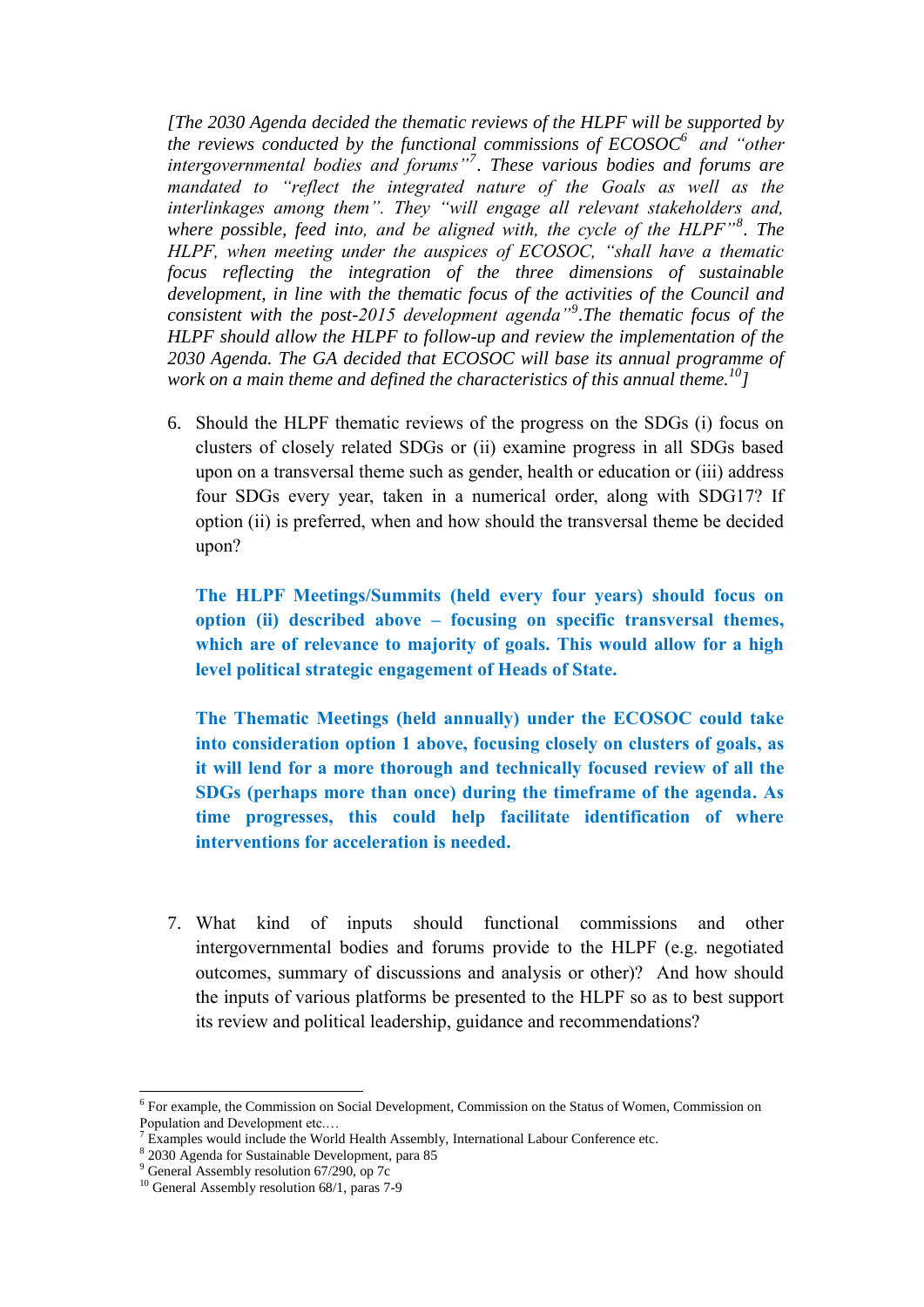**They should report on their work to the forum (drawing on existing reporting mechanisms) and this should be taken into consideration for the Forum's outcome(s).**

8. What would be good overarching annual themes for the HLPF to address (when it meets under the auspices of ECOSOC) and how can they be aligned to that the theme of ECOSOC? Please give several examples?

**This will depend on the option selected under Q6. If every year a cluster of SDGs is chosen then these would collectively inform the theme. Given the importance of the 2030 Agenda and HLPF for the broader ECOSOC agenda, the HLPF theme could simply become the ECOSOC theme. The first meetings of the Forum should be aligned so that Member States are considering the same development issues and deliberating on similar messages at both the Forum and the ECOSOC.** 

9. How long in advance should HLPF themes be known? For example, (i) should there be a programme of work for the four years in between two meetings of the HLPF under the auspices of the General Assembly or for a longer time period or (ii) should themes be determined every year and if so how could other intergovernmental platforms and other relevant actors contribute to the HLPF review?

**Suggested to set the themes on a four year cycle with a corresponding four-year work programme. This would allow other UN processes that are of direct relevance to the SDGs to inform the discussions.**

10. Should the multi-stakeholder forum on Science, Technology and Innovation address the same theme as the HLPF?

**At minimum it should be sub-theme or complimentary. Consideration could also be given to the work of the Commission on Science and Technology for Development.**

11. How should the United Nations Statistical Commission best contribute to the work of HLPF?

**It is very important to understand the SDG monitoring process at the global, regional and country level. At the global level, UNSTATS is responsible for producing the SDG Progress Report (which is equivalent to the MDG Progress Report produced annually). The scientific report to be produced by the HLPF should inform key messages/findings into the**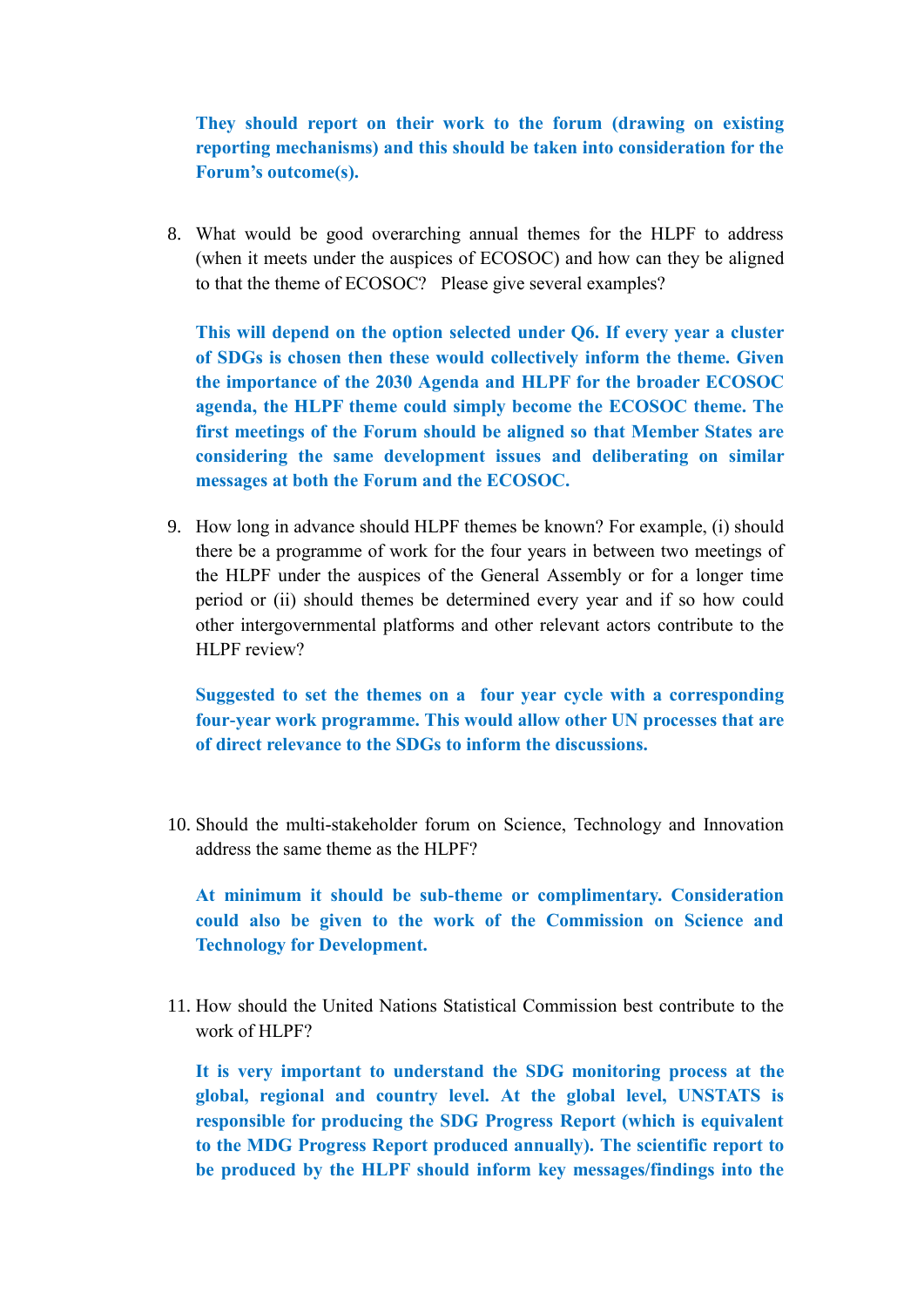**SDG Progress Report. How these reports are sequenced would be of relevance to ensure they are somehow aligned or reinforcing key relevant messages.**

**The UNDG is expected to drive the process for supporting countries to monitor and report on the SDGs at country level, as done during the MDG period. The UNDG WG on SDGs has a Task Team responsible for defining the UN development system offer to support countries and for preparing a set of guidelines for SDG reporting at country level. UNSTATS co-chair this Task Team with UNDP.** 

12. What arrangements would be needed to allow the HLPF to identify and consider new and emerging issues?

**The Annual Ministerial Reviews under the ECOSOC could facilitate the identification of emerging issues. The GA Committees**  $(2^{nd}$  **and**  $3^{rd})$  **could also contribute to setting priori agenda for the HLPF. In addition, call for papers as background and dedicated, multi-stakeholder expert briefing sessions according to cluster of goals (SDGS) are two possible arrangements that would allow the HLPF to identify and consider emerging issues.**

13. How can platforms and processes outside the UN system, including those run by other international or regional organizations and by non-state actors, contribute to thematic reviews at the HLPF?

**Establishing a predictable, long-term horizon for the thematic reviews – with a clear published calendar –would enable other platforms and processes to better plan and prepare necessary inputs. This could be made available through Member States who are involved in the platform process, or through observers, Major Groups, etc. It will be important that those charged with compiling documentation and analysis for thematic review—as well as those charged with scheduling the agenda of reviews—be empowered and encouraged to solicit the most relevant evidence from all sources available. Recent outcomes of such platforms can be part of the Forum's agenda each time it meets.**

**For instance, the World We Want –a platform jointly managed by the UN and civil society organizations and which was used in the preparatory process of the SDGs as a one stop shop – could be used for SDG implementation to engage with stakeholders in several ways: 1) Serve as a**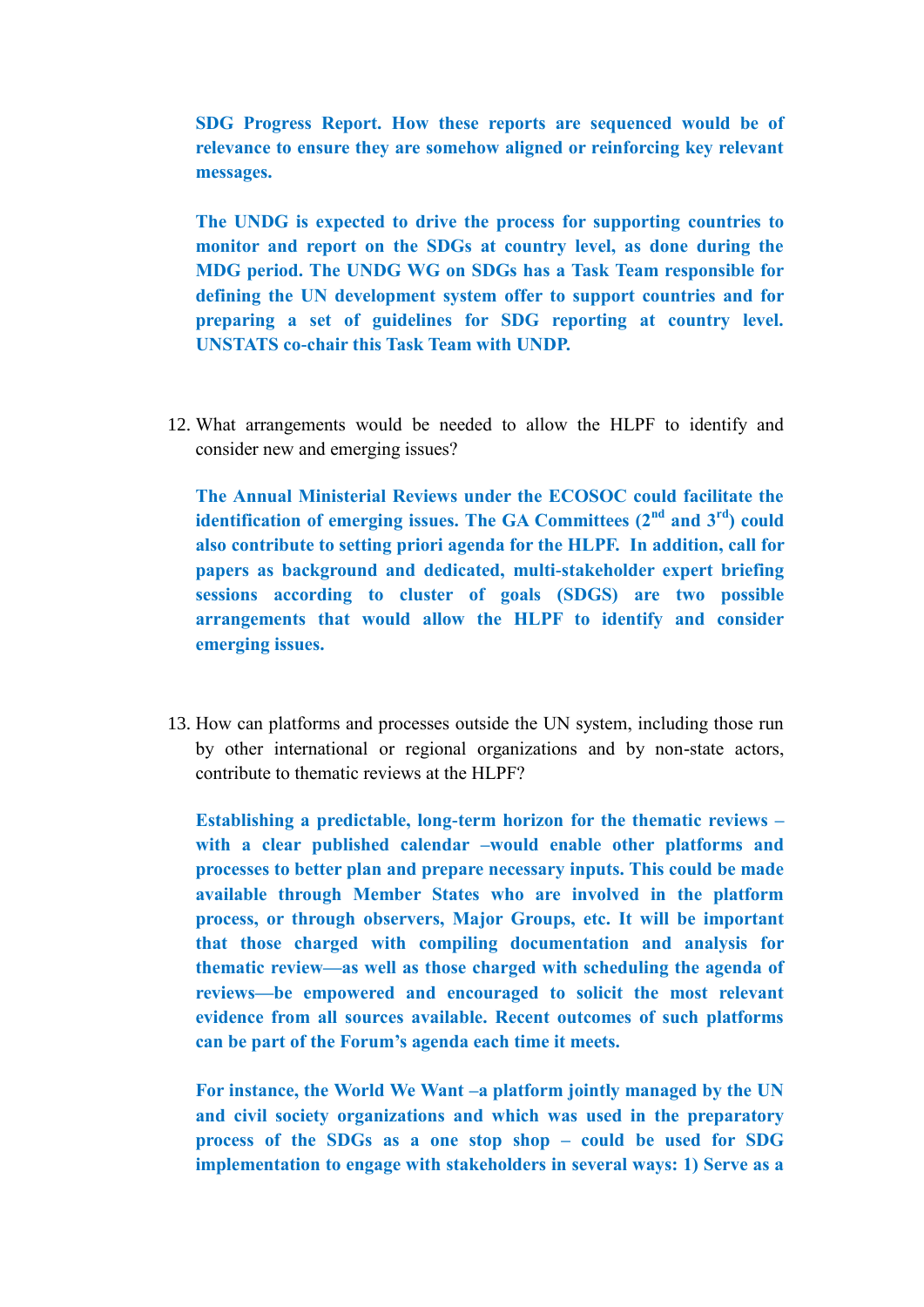**repository of information on progress of SDG implementation, with links to different sites of stakeholders engaged in implementation; 2) Information could be gathered and analyzed periodically to show progress as well as feedback on implementation by a particular constituency, relevant sector/goal, particular country or region; and 3) Host online discussions on specific topics as well as thematic focus on HLPF. The outcomes could be consolidated an analysed with a report produced for the HLPF sessions.**

### **III.HLPF National Reviews of implementation:**

#### *Preparation and conduct of national reviews:*

14. How often would countries be expected to participate in regular state-led reviews in order to allow for a meaningful exchange of experiences and feedback at the HLPF? Should there be a minimum number of reviews within 15 years to be presented at the HLPF?

**Given the voluntary nature of the reviews, any global review is subject to countries conducting their own national reviews first. The Forum under ECOSOC will meet annually for a period of eight days including a threeday ministerial segment. The Universal Periodic Process of the Human Rights Council allocates 3 sessions per year and each review session is 10 working days and covers 14 countries; for the first cycle, each country gets 3 hours and the second cycle onwards is 3.5 hours. It is important to clarify how the proposed voluntary country reviews under the HLPF/ECOSOC will differ from the modality previously conducted under the Annual Ministerial Reviews focusing on the MDGs. Under the AMR, a limited set of countries would present every year focusing on a particular theme. Given that the reviews are voluntary, conducting it annually with a limited set of countries would be ideal. Countries should feel encouraged to share their experiences.**

15. How can the HLPF discussions on the reviews be best prepared in order to facilitate a sharing of experiences and the provision of political leadership, guidance and recommendations at the HLPF? How would countries like to be supported in preparing the review process at global level?

**A clear set of guidelines on the format of the sessions, examples of how effective presentations can be delivered and the space available to countries to share their experiences would help them to prepare for the review process. In addition, at the country level, the UN Country Teams, in particular the office of the UN Resident Coordinator – should be the first entry point to provide technical support to countries preparing for**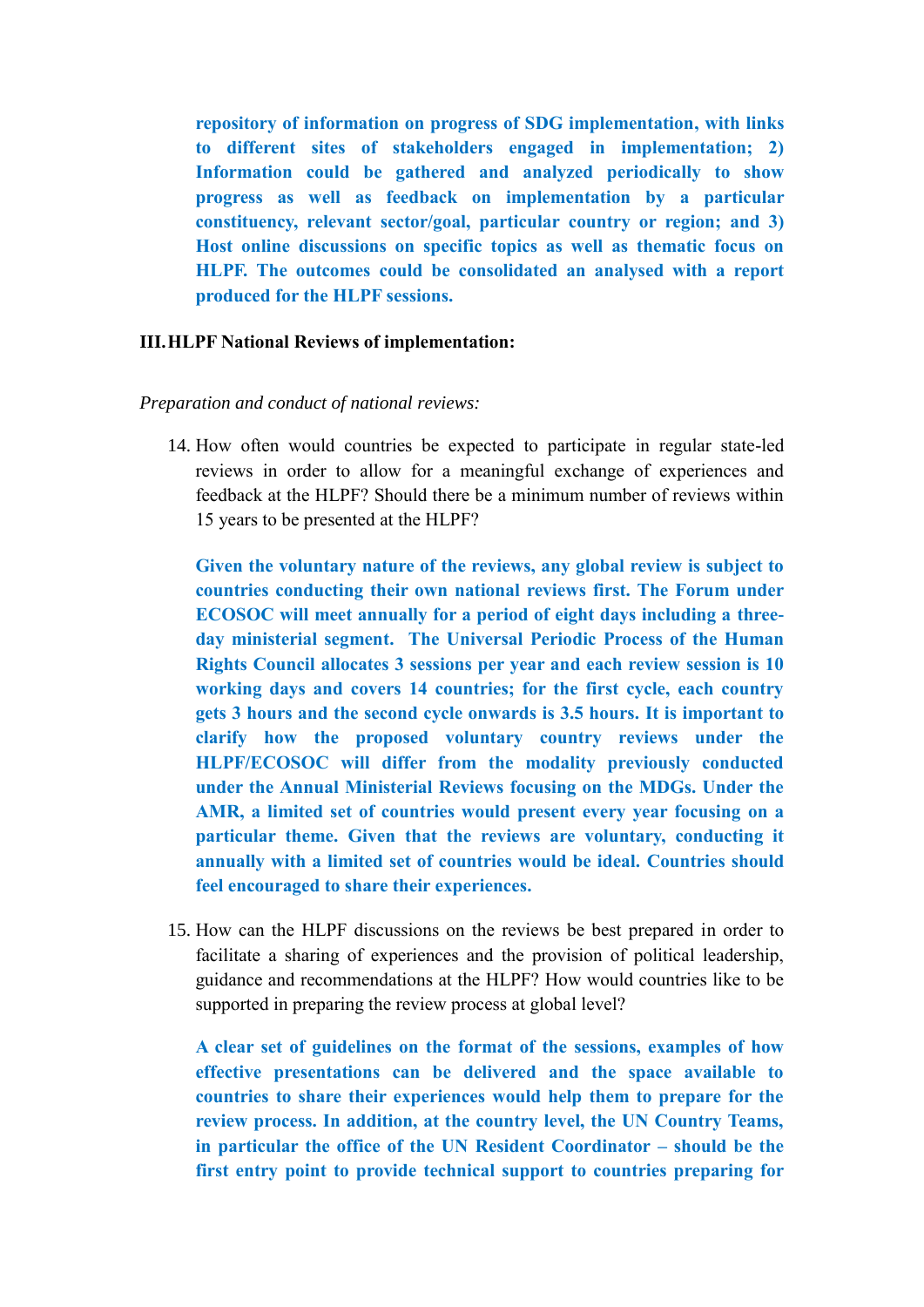### **the reviews.**

## *Voluntary common reporting guidelines:*

16. In order to help elaborate voluntary common reporting guidelines for State-led reviews at the HLPF, kindly indicate what issues you would want the HLPF to address systematically when it examines national implementation reviews?

# **Some issues that can be considered include** *inter alia***:**

- **How countries have been transitioning from the MDGs to the SDGs (taking into account that the unfinished agenda of the MDGs is embedded into the SDG Framework)?;**
- **Challenges faced by countries in mainstreaming the 2030 Agenda and the SDGs into national and sub-national plans and how these were overcome;**
- **How transformational is the 2030 Agenda for countries? What has changed or likely to change at country level?;**
- **How countries development vision strategies reflect the principles embodied in the 2030 Agenda (integrated approach, leaving 'no one behind')?**
- **Challenges for countries in setting up monitoring and evaluation frameworks that are not only sectoral (with clear accountability lines), but that also capture the interrelatedness of goals and targets;**
- **What are the strategies countries are putting in place to plug the data gaps?**
- **How partnership is being leveraged to support the 2030 Agenda implementation?**
- **How innovation has been applied and is captured in the implementation of the 2030 Agenda (innovation not restricted to technological innovations); and**
- **What criteria countries are using to sequence actions (to implement the SDG targets) that are needed today to harness results in medium and long-term?.**
- 17. How can the guidelines leave enough flexibility to Member States while ensuring sufficient comparability between HLPF reviews to facilitate crosscountry comparisons and to help track global progress? Could guidelines identify a core set of issues, in addition to the status of all SDGs and Targets, which all countries would be encouraged to address in their reviews and, in addition, a number of issues which countries might consider addressing if feasible?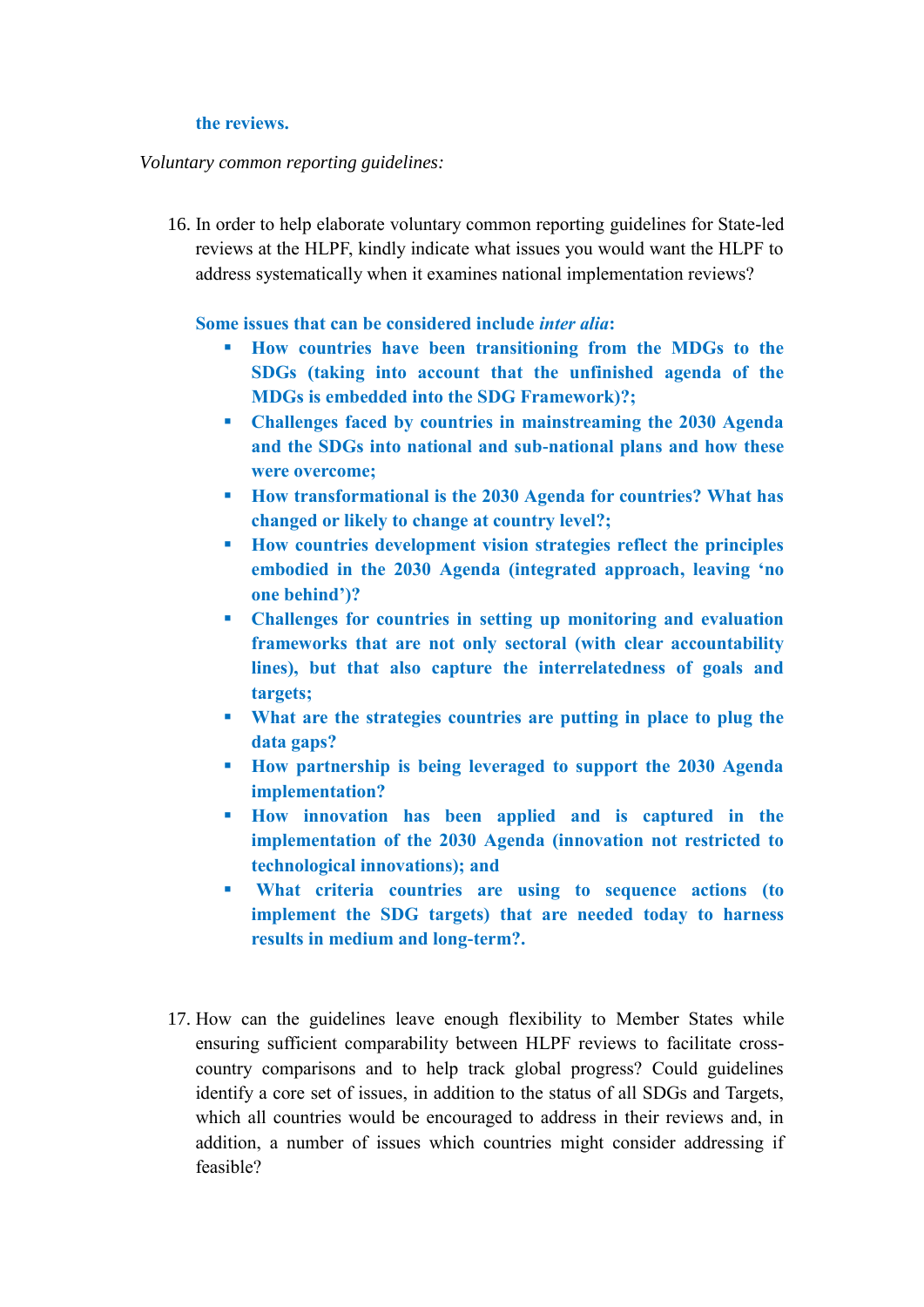**In a first phase, HLPF reviews could focus on what countries are doing to adjust their national strategies and policies for SDG implementation. HLPF thematic reviews should look at nexus of topics and cross cutting issues, moving beyond a silo approach and examining the links between various goals. It is also important to find a balance between ensuring comparability of national reviews and preserving flexibility and national ownership. Consideration could be given to drawing also from the Guidelines developed for the Universal Periodic Review process by the Human Rights Council.**

*Presentation of national reviews to the HLPF:*

18. How should the country reviews be featured and discussed at the formal HLPF meeting?

**Country reviews should also take into account the SDG Country Report or equivalent produced by a particular country for reporting on the progress status of SDGs. It will be important that countries engage in the production of such instruments.** 

19. How can national reviews give adequate attention to the means of implementation? How can they help to mobilize new support and partnerships?

**While countries are in the front-running of SDG implementation, each country should be encouraged to showcase innovative mechanisms and partnerships established to generate financial or technological resources. This could involve civil society and private sector groups that may be working closely with the government at national or sub-national levels.** 

20. What kind of outcome should result from the HLPF national reviews of implementation, and how could there be a follow-up to these reviews?

**Given that the national reviews are voluntary in nature, participating countries at each round could volunteer to include a section in the SDG Country Report, reporting on its experience at the HLPF national reviews. It could also include specific details on follow up recommendations/actions. It is important to note that production of SDG Country reports are also voluntary in nature and periodicity is decided by each country.**

**IV. Regional reviews and processes**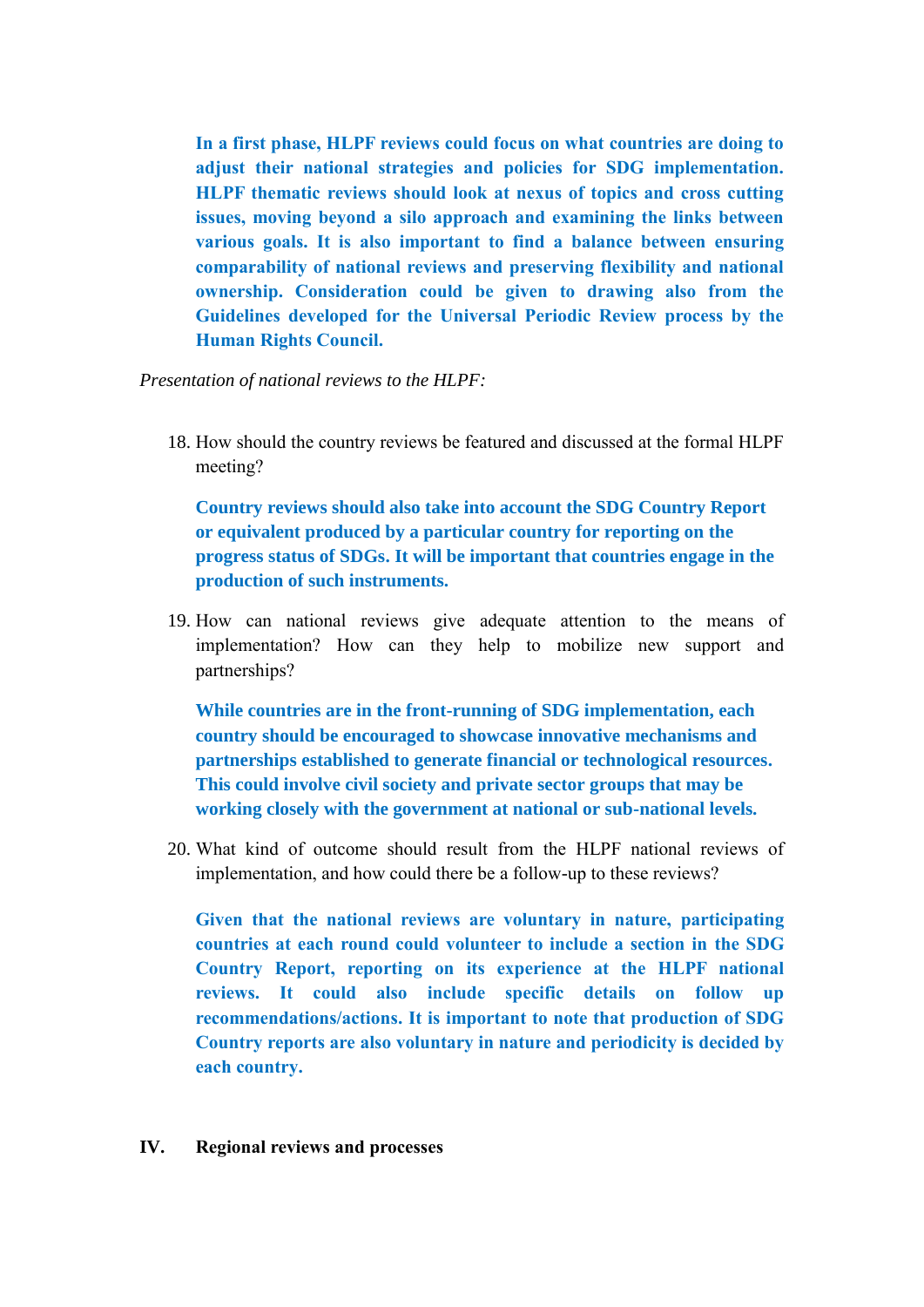21. How should the outcome of regional review processes be considered at HLPF?

**Regional reviews are important to bridge national and global reviews and there are expertise and resources available (including all the UN system regional entities, i.e. Regional bureau directorate offices) to support the member state-led process, as the outcome document expects the member states to 'identify the most suitable regional forum in which to engage.' Also, regional review processes should not be in isolation from the national and global. All relevant regional entities should be engaged in this process.** 

### **V. Inclusion of UN system and other stakeholders in global follow-up and review**

22. How can the HLPF support the participation by the major groups and other relevant stakeholders in the follow-up and review processes conducted at the global level including the thematic and country reviews? What are possible options to seek their contributions to the reviews at the HLPF, (building on the modalities for the participation of major groups defined by General Assembly resolution 67/290 and the practices of the General Assembly open working group on SDGs)?

**For the thematic reviews, HLPF needs to set clear guidance of engagement of major groups during its various processes/meetings and clearly indicating the type of inputs sought from major groups. As per usual practice, major groups should be allowed sufficient time to convene a series of caucus meetings to review documentation and prepare their respective inputs into the HLPF as a group of stakeholders, like CSOs, either in the form of reports to be submitted or presentations to be made at hearings, where major groups are invited to participate.**

**For the country reviews, HLPF can recommend a series of options on how countries can engage major groups and how major groups can contribute to the country reviews. Given that the country reviews are a voluntary process – it is important that each participating country has the space to shape the type and degree of engagement of different major groups. Countries should not feel that major groups or peer are evaluating its performance in achieving the SDGs.**

<sup>23.</sup> The 2030 Agenda calls on major groups and other stakeholders to report on their contribution to the implementation of 2030 Agenda. How can such reviews be prepared and conducted at the HLPF? How can these actors be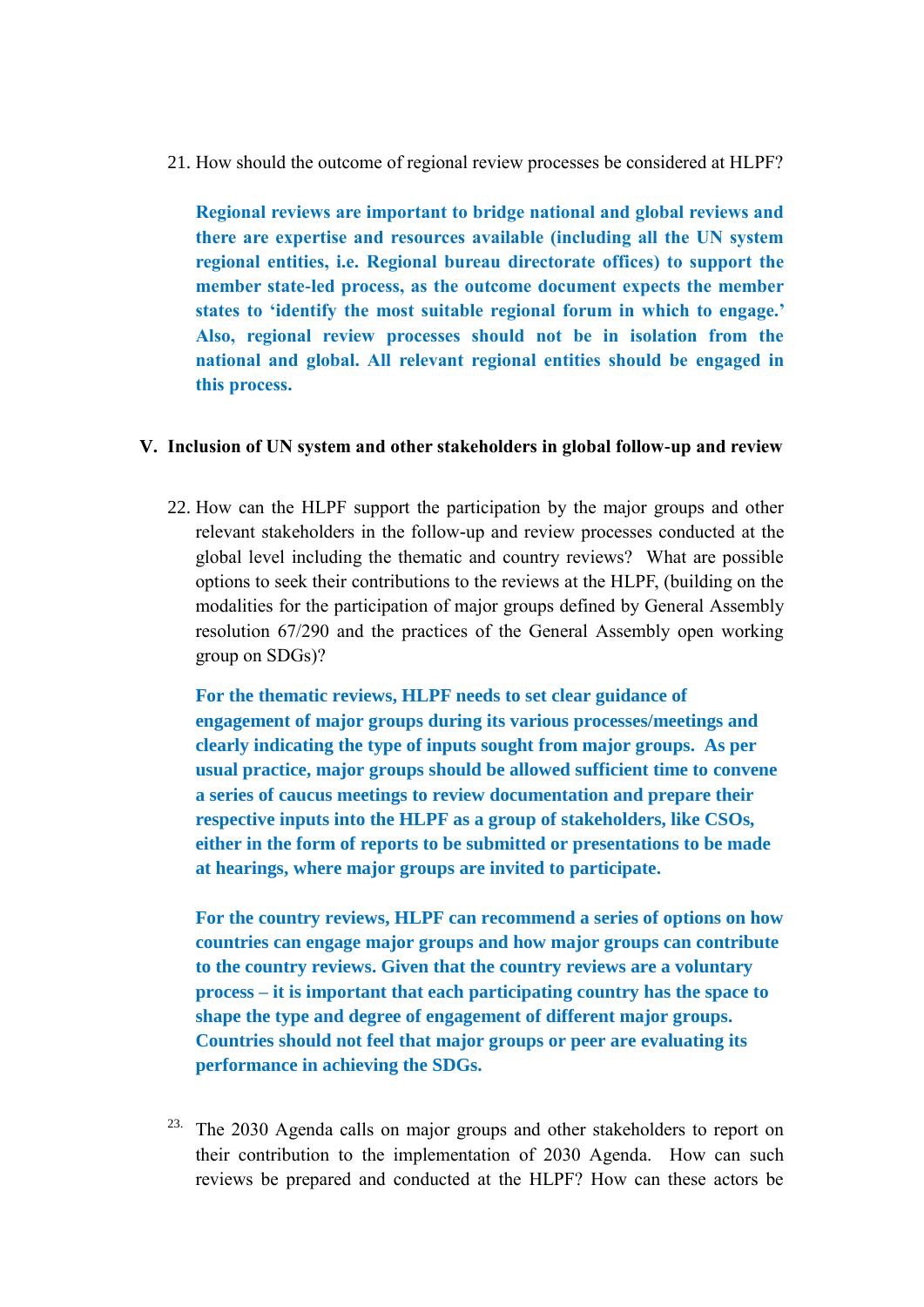encouraged to engage in such reviews?<sup>11</sup>

**Thematic reviews should provide the space for that collecting information on participation of civil socieadvancing and contributing for specific issues. On country reviews, government could be encouraged to provide the space for major groups to report on how they are directly engaging on SDG implementation.** 

24. How should UN system contribution to the implementation of 2030 Agenda be reviewed?

**Periodic reports by the UN Secretary-General prior to each HLPF Summit could be issued focusing on the contribution of the UN system broadly and key thematic issues.**

**The role of the Chief Executives Board (CEB) should also be leveraged here. The CEB could discuss once per year at its formal session on how the UN system is contributing towards the implementation of the 2030 Agenda. The High Level Committee on Programmes (HLCP) – under the CEB – is expected to establish a stream of work to facilitate the inputs to the CEB on the implementation of the 2030 Agenda. The upcoming formal session of the CEB on 18 November will consider the 2030 Agenda implementation.**

25. What steps can the UN system, including the Secretariat take to best support follow-up and review in a coherent and effective manner?

**From a data perspective, the UN system could do the following: 1) Improve coordination and coherence between UN agencies and other development stakeholders to support national statistical capacity for SDG monitoring and the production of national SDG reports (UNDG Task Team on data and country SDG reports, under the UNDG Working Group on the SDGs, can facilitate that); 2) Encourage interoperability of data systems through standardization, knowledge sharing and collaboration (CEB programme of work on the data revolution); 3) Facilitate partnerships to strengthen national statistical capacities, mobilize resources for SDG monitoring and explore innovative approaches for engaging stakeholders and plugging data gaps (CEB programme of work on data revolution).** 

 $11$  Agenda 2030 states in para 89 that "the high-level political forum will support participation in follow-up and review processes by the major groups and other relevant stakeholders in line with resolution 67/290. We call on those actors to report on their contribution to the implementation of the Agenda."